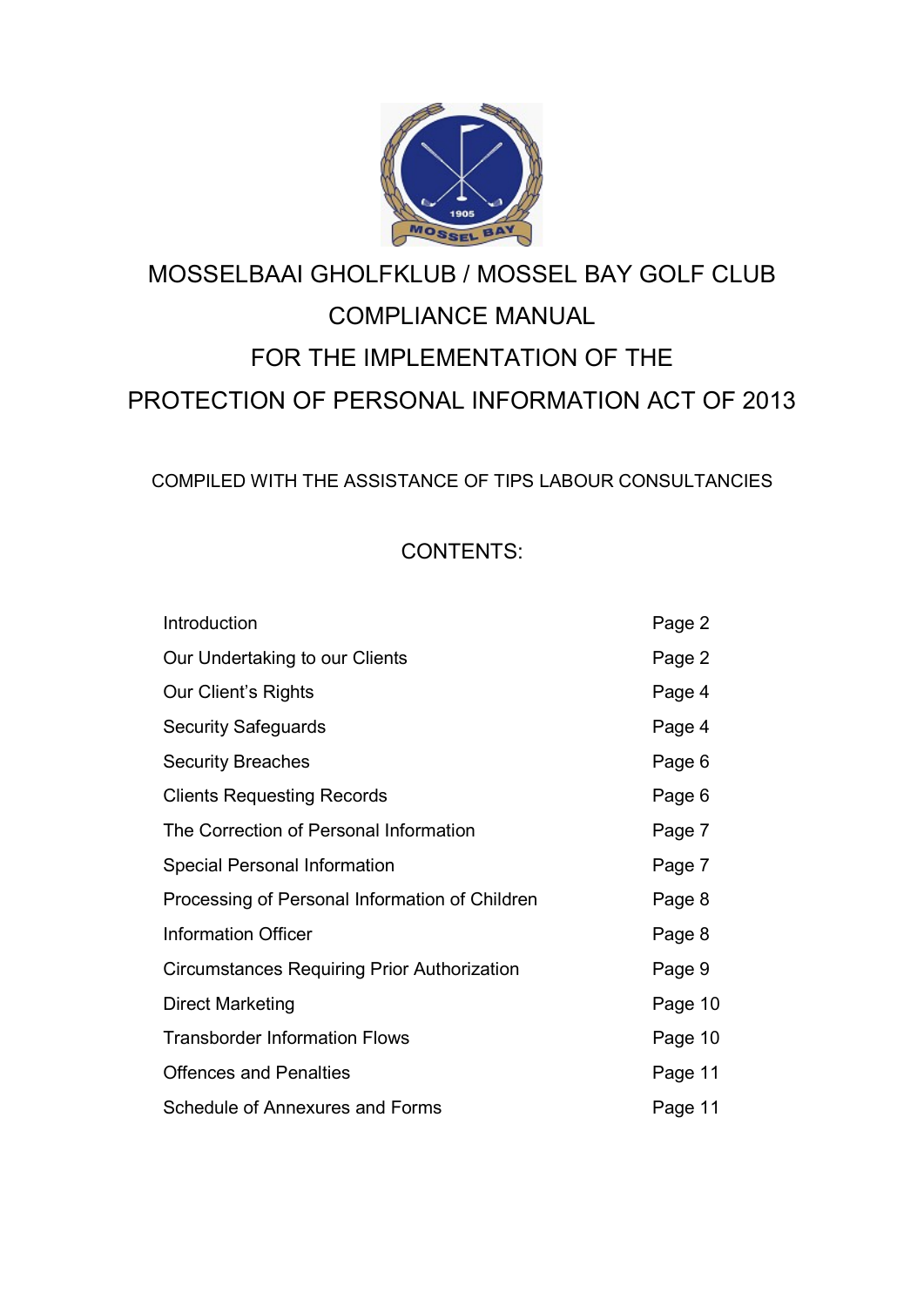### A. INTRODUCTION

The Protection of Personal Information Act (POPI) is intended to balance 2 competing interests. These are:

- 1. Our individual constitutional rights to privacy (which requires our personal information to be protected); and
- 2. The needs of our society to have access to and to process (work with) our personal information for legitimate purposes, including the purpose of doing business.

This Compliance Manual sets out the framework for our company's compliance with POPI.

Where reference is made to the "processing" of personal information, this will include any activity in which the information is worked with, from the time that the information is collected, up to the time that the information is destroyed, regardless of whether the information is worked with manually, or by automated systems.

# B. OUR UNDERTAKINGS TO OUR CLIENTS:

- 1. We undertake to follow POPI at all relevant times and to process personal information lawfully and reasonably, so as not to infringe unnecessarily on the privacy of our clients.
- 2. We undertake to process information only for the purpose for which it is intended, to enable us to do our work, as agreed with our clients.
- 3. Whenever necessary, we shall obtain consent to process personal information.
- 4. Where we do not seek consent, the processing of our client's personal information will be following a legal obligation placed upon us, or to protect a legitimate interest that requires protection.
- 5. We shall stop processing personal information if the required consent is withdrawn, or if a legitimate objection is raised.
- 6. We shall collect personal information directly from the client whose information we require, unless:
	- 6.1 the information is of public record, or
	- 6.2 the client has consented to the collection of their personal information from another source, or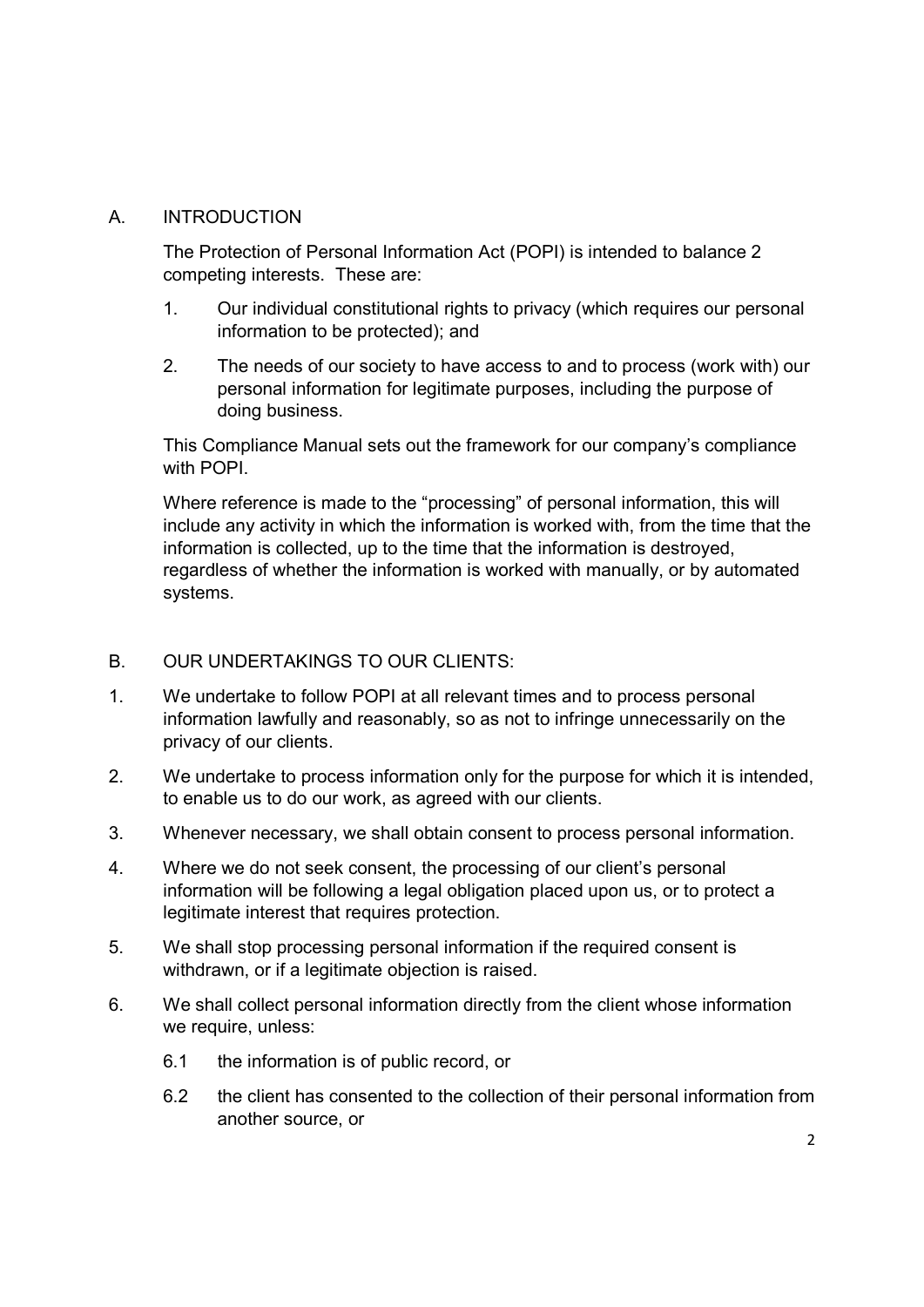- 6.3 the collection of the information from another source does not prejudice the client, or
- 6.4 the information to be collected is necessary for the maintenance of law and order or national security, or
- 6.5 the information is being collected to comply with a legal obligation, including an obligation to SARS, or
- 6.6 the information collected is required for the conduct of proceedings in any court or tribunal, where these proceedings have commenced or are reasonably contemplated; or
- 6.7 the information is required to maintain our legitimate interests; or
- 6.8 where requesting consent would prejudice the purpose of the collection of the information; or
- 6.9 where requesting consent is not reasonably practical in the circumstances.
- 7. We shall advise our clients of the purpose of the collection of the personal information.
- 8. We shall retain records of the personal information we have collected for the minimum period as required by law unless the client has furnished their consent or instructed us to retain the records for a longer period.
- 9. We shall destroy or delete records of the personal information (so as to deidentify the client) as soon as reasonably possible after the time period for which we were entitled to hold the records have expired.
- 10. We shall restrict the processing of personal information:
	- 10.1 where the accuracy of the information is contested, for a period sufficient to enable us to verify the accuracy of the information;
	- 10.2 where the purpose for which the personal information was collected has been achieved and where the personal information is being retained only for the purposes of proof;
	- 10.3 where the client requests that the personal information is not destroyed or deleted, but rather retained; or
	- 10.4 where the client requests that the personal information be transmitted to another automated data processing system.
- 11. The further processing of personal information shall only be undertaken:
	- 11.1 if the requirements of paragraphs 3; 6.1; 6.4; 6.5 or 6.6 above have been met;
	- 11.2 where the further processing is necessary because of a threat to public health or public safety or to the life or health of the client, or a third person;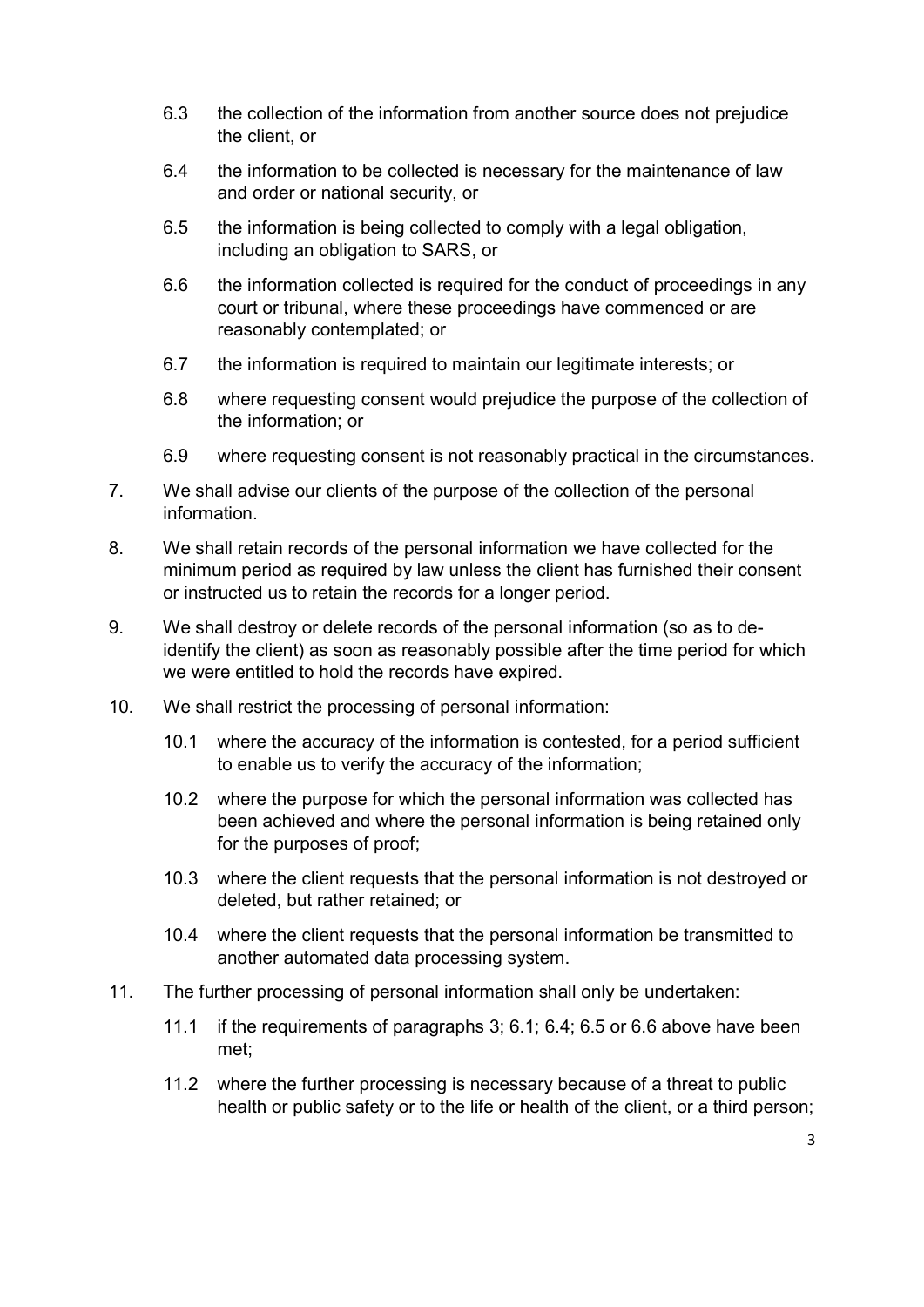- 11.3 where the information is used for historical, statistical or research purposes and the identity of the client will not be disclosed; or
- 11.4 where this is required by the Information Regulator appointed in terms of POPI.
- 12. We undertake to ensure that the personal information which we collect and process is complete, accurate, not misleading and up to date.
- 13. We undertake to retain the physical file and the electronic data related to the processing of the personal information.
- 14. We undertake to take special care with our client's bank account details, and we are not entitled to obtain or disclose or procure the disclosure of such banking details unless we have the client's specific consent.
- 15. Form 1 referred to in Section O below shall be sent to every client when we accept a mandate of any sort, to advise them of our duty to them in terms of POPI.

#### C. OUR CLIENT'S RIGHTS

- 1. In cases where the client's consent is required to process their personal information, this consent may be withdrawn.
- 2. In cases where we process personal information without consent to protect a legitimate interest, to comply with the law or to pursue or protect our legitimate interests, the client has the right to object to such processing.
- 3. All clients are entitled to lodge a complaint regarding our application of POPI with the Information Regulator.
- 4. Form 2 referred to in Section O below shall be completed by each client when we accept a mandate of any sort, to obtain the client's consent to process their personal information while we do our work for them, unless this consent has been obtained within another document signed by the client.

#### D. SECURITY SAFEGUARDS

- 1. In order to secure the integrity and confidentiality of the personal information in our possession, and to protect it against loss or damage or unauthorised access, we must continue to implement the following security safeguards:
	- 1.1 Our business premises where records are kept must remain protected by access control, burglar alarms and armed response.
	- 1.2 Archived files must be stored behind locked doors and access control to these storage facilities must be implemented.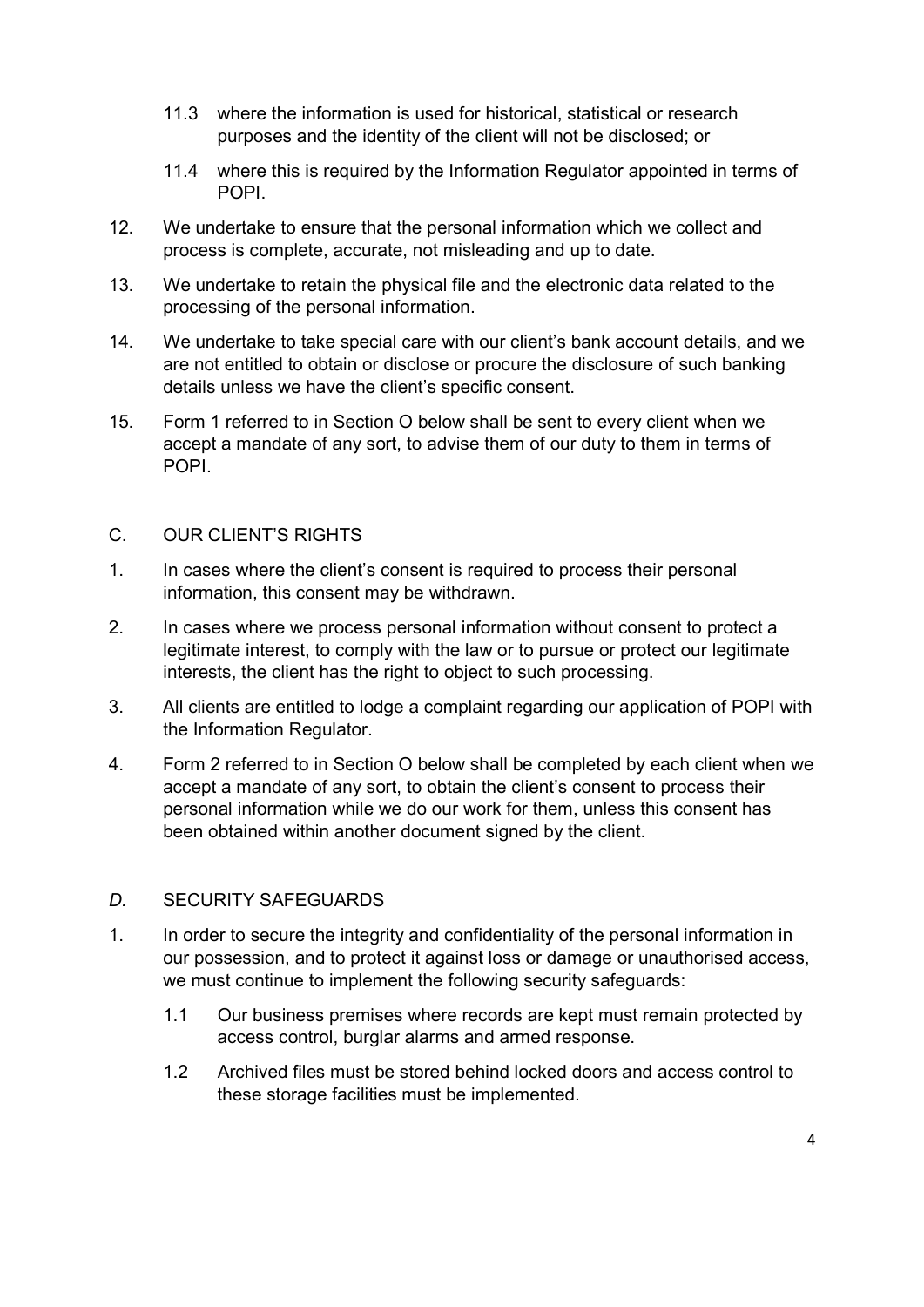- 1.3 All the user terminals on our internal computer network and our servers must be protected by passwords which must be changed on a regular basis.
- 1.4 Our email infrastructure must comply with industry standard security safeguards, and meet the General Data Protection Regulation (GDPR), which is standard in the European Union.
- 1.5 Vulnerability assessments must be carried out on our digital infrastructure at least on an annual basis to identify weaknesses in our systems and to ensure we have adequate security in place.
- 1.6 We must use an internationally recognised Firewall to protect the data on our local servers, and we must run antivirus protection at least every hour to ensure our systems are kept updated with the latest patches. The security of this system must comply with the GDPR of the European Union.
- 1.7 Our staff must be trained to carry out their duties in compliance with POPI, and this training must be ongoing.
- 1.8 It must be a term of the contract with every staff member that they must maintain full confidentiality in respect of all of our clients' affairs, including our clients' personal information.
- 1.9 Employment contracts for staff whose duty it is to process a client's personal information, must include an obligation on the staff member (1) to maintain the Company's security measures, and (2) to notify their manager/supervisor immediately if there are reasonable grounds to believe that the personal information of a client has been accessed or acquired by any unauthorised person. See form O. 6 below for an example of the relevant addendum/clause to be used in these contracts.
- 1.10 The processing of the personal information of our staff members must take place in accordance with the rules contained in the relevant labour legislation.
- 1.11 The digital work profiles and privileges of staff who have left out employ must be properly terminated.
- 1.12 The personal information of clients and staff must be destroyed timeously in a manner that de-identifies the person.
- 2. These security safeguards must be verified on a regular basis to ensure effective implementation, and these safeguards must be continually updated in response to new risks or deficiencies.

#### E. SECURITY BREACHES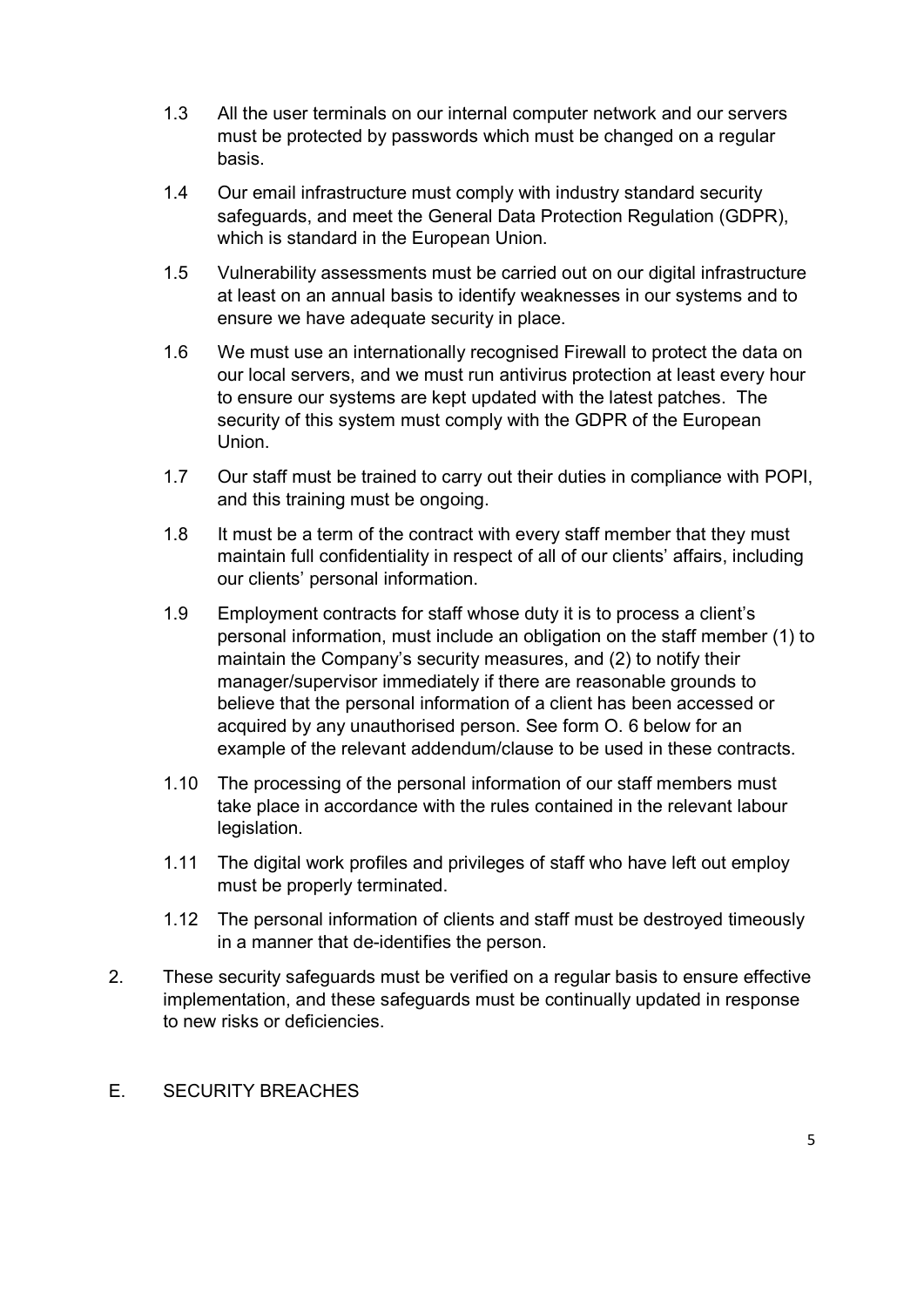- 1. Should it appear that the personal information of a client has been accessed or acquired by an unauthorised person, we must notify the Information Regulator and the relevant client/s, unless we are no longer able to identify the client/s. This notification must take place as soon as reasonably possible.
- 2. Such notification must be given to the Information Regulator first as it is possible that they, or another public body, might require the notification to the client/s be delayed.
- 3. The notification to the client must be communicated in writing in one of the following ways, with a view to ensuring that the notification reaches the client:
	- 3.1 by mail to the client's last known physical or postal address;
	- 3.2 by email to the client's last known email address;
	- 3.3 by publication on our website or in the news media; or
	- 3.4 as directed by the Information Regulator.
- 4 This notification to the client must give sufficient information to enable the client to protect themselves against the potential consequences of the security breach, and must include:
	- 4.1 a description of the possible consequences of the breach;
	- 4.2 details of the measures that we intend to take or have taken to address the breach;
	- 4.3 the recommendation of what the client could do to mitigate the adverse effects of the breach; and
	- 4.4 if known, the identity of the person who may have accessed, or acquired the personal information.

# F. CLIENTS REQUESTING RECORDS

- 1. On production of proof of identity, any person is entitled to request that we confirm, free of charge, whether or not we hold any personal information about that person in our records.
- 2. If we hold such personal information, on request, and upon payment of a fee of R50-00 plus VAT, we shall provide the person with the record, or a description of the personal information, including information about the identity of all third parties or categories of third parties who have or have had access to the information. We shall do this within a reasonable period of time, in a reasonable manner and in an understandable form.
- 3. A client requesting such personal information must be advised of their right to request to have any errors in the personal information corrected, which request shall be made on the prescribed application form. See form O. 4 below.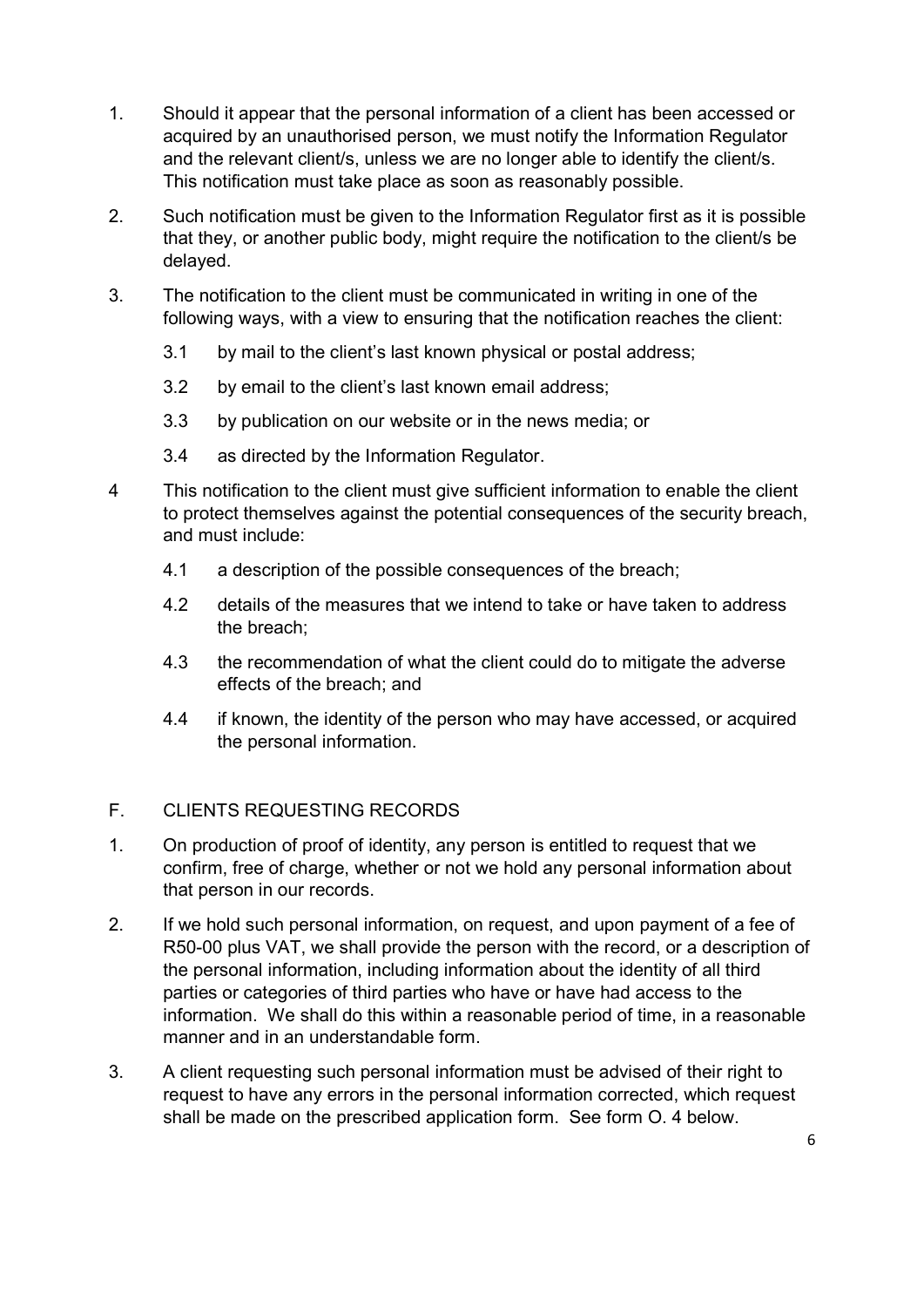- 4. In certain circumstances, we will be obliged to refuse to disclose the record containing the personal information to the client. In other circumstances, we will have discretion as to whether or not to do so.
- 5. In all cases where the disclosure of a record will entail the disclosure of information that is additional to the personal information of the person requesting the record, the written consent of the Information Officer (or his delegate) will be required, and that person shall make their decision having regard to the provisions of Chapter 4 of Part 3 of the Promotion of Access to Information Act.
- 6. If a request for personal information is made and part of the requested information may, or must be refused, every other part must still be disclosed.

# G. THE CORRECTION OF PERSONAL INFORMATION

- 1. A client is entitled to require us to correct or delete personal information that we have, which is inaccurate, irrelevant, excessive, out of date, incomplete, misleading, or which has been obtained unlawfully.
- 2. A client is also entitled to require us to destroy or delete records of personal information about the client that we are no longer authorised to retain.
- 3. Any such request must be made on the prescribed form, Form 4, referred to in Section O below [Form 2 in the Regulations].
- 4. Upon receipt of such a lawful request, we must comply as soon as reasonably practicable.
- 5. In the event that a dispute arises regarding the client's rights to have information corrected, and in the event that the client so requires, we must attach to the information, in a way that it will always be read with the information, an indication that the correction of the information has been requested but has not been made.
- 6. We must notify the client who has made a request for their personal information to be corrected or deleted what action we have taken as a result of such a request.

#### H. SPECIAL PERSONAL INFORMATION

- 1. Special rules apply to the collection and use of information relating to a person's religious or philosophical beliefs, their race or ethnic origin, their trade union membership, their political persuasion, their health or sex life, their biometric information, or their criminal behaviour.
- 2. We shall not process any of this Special Personal Information without the client's consent, or where this is necessary for the establishment, exercise or defense of a right or an obligation in law.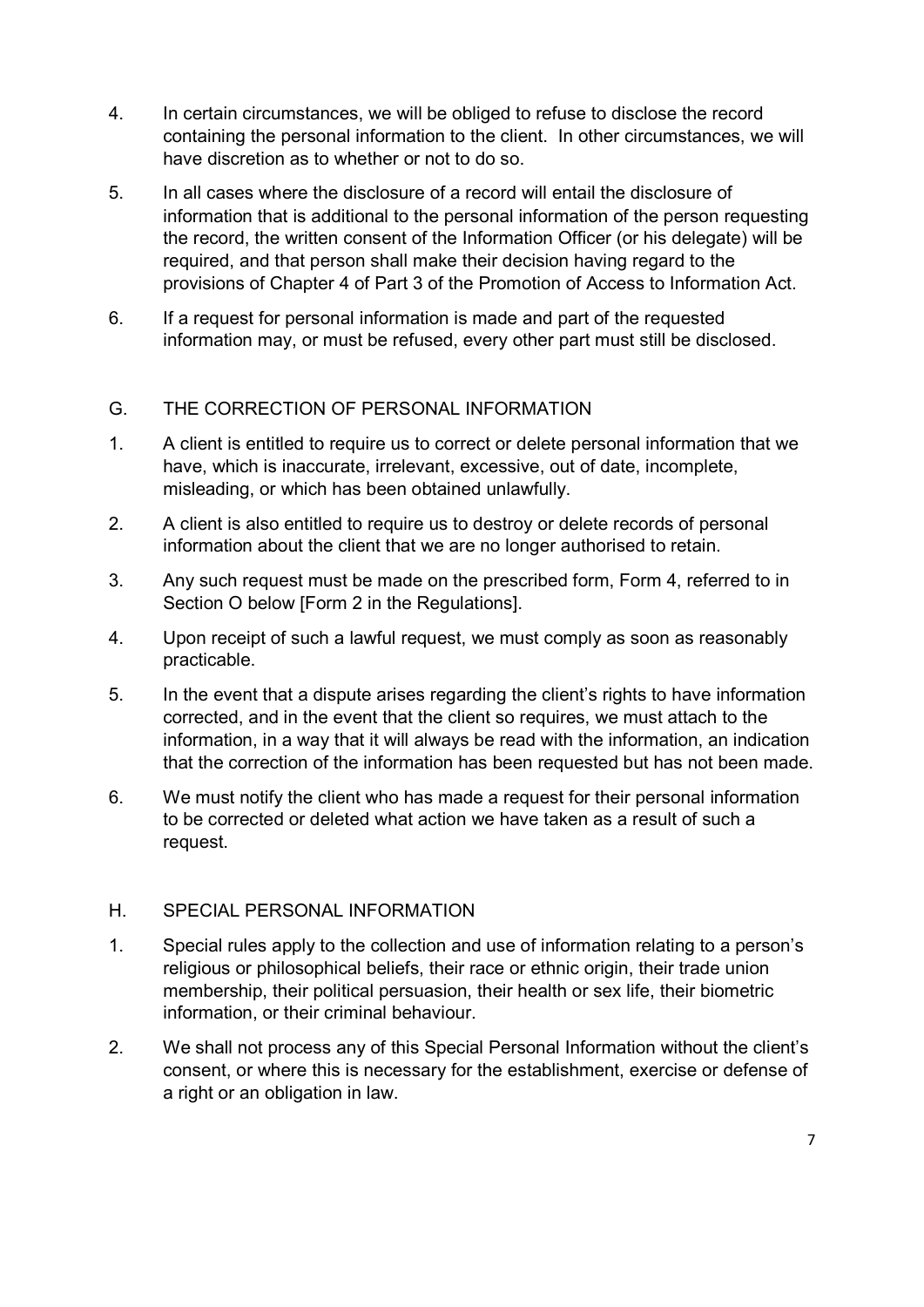- 3. Having regard to the nature of our work, it is unlikely that we will ever have to process special personal information, but should it be necessary the guidance of the Information Officer, or their deputy/delegate, must be sought.
- I. THE PROCESSING OF PERSONAL INFORMATION OF CHILDREN
- 1. We may only process the personal information of a child if we have the consent of the child's parent or legal guardian.

# J. INFORMATION OFFICER

- 1. Our Information Officer is KENNETH GRAEME VILJOEN who is our General Manager. or someone in a senior management position nominated and authorised by our Board in writing. Such authorisation shall be made on Form 9 referred to in Section O below. Our Information Officer's responsibilities include:
	- 1.1 Ensuring compliance with POPI.
	- 1.2 Dealing with requests which we receive in terms of POPI.
	- 1.3 Working with the Information Regulator in relation to investigations.
- 2. Our Information Officer must designate in writing as many Deputy Information Officers as are necessary to perform the tasks mentioned in paragraph 1 above. Such designation shall be done by the completion of the prescribed form a copy of which is an annexure to this Compliance Manual, see Form 8 referred to in Section O below.
- 3. Our Information Officer and our Deputy Information Officers must register themselves with the Information Regulator prior to taking up their duties, see Form 7 referred to in Section O below.
- 4. In carrying out their duties, our Information Officer must ensure that:
	- 4.1 this Compliance Manual is implemented;
	- 4.2 a Personal Information Impact Assessment is done to ensure that adequate measures and standards exist in order to comply with the conditions for the lawful processing of personal information;
	- 4.3 that this Compliance Manual is developed, monitored, maintained and made available;
	- 4.4 that internal measures are developed together with adequate systems to process requests for information or access to information;
	- 4.5 that internal awareness sessions are conducted regarding the provisions of POPI, the Regulations, codes of conduct or information obtained from the Information Regulator; and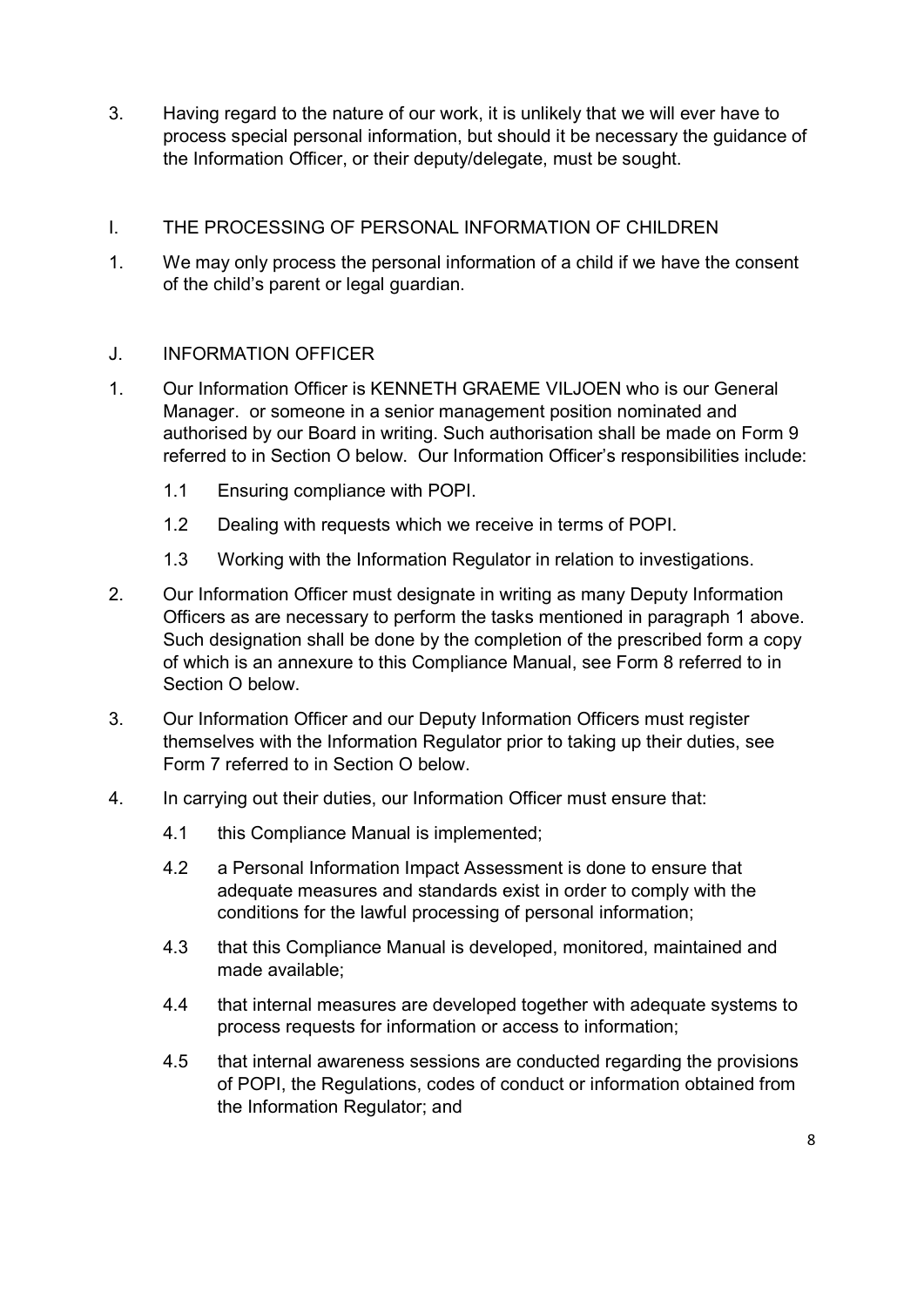- 4.6 that copies of this manual are provided to persons at their request, hard copies to be provided upon payment of a fee (to be determined by the Information Regulator).
- 5. Guidance notes on Information Officers have been published by the Information Regulator (on 1 April 2021) and our Information Officer and deputy Information Officers must familiarize themselves with the content of these notes.

# K. CIRCUMSTANCES REQUIRING PRIOR AUTHORISATION

- 1. In the following circumstances, we will require prior authorisation from the Information Regulator before processing any personal information:
	- 1.1 In the event that we intend to utilise any unique identifiers of clients (account numbers, file numbers or other numbers or codes allocated to clients for the purposes of identifying them in our business) for any purpose other than the original intention, or to link the information with information held by others;
	- 1.2 if we are processing information on criminal behaviour or unlawful or objectionable conduct;
	- 1.3 if we are processing information for the purposes of credit reporting
	- 1.4 if we are transferring special personal information or the personal information of children to a third party in a foreign country, that does not provide adequate protection of that personal information.
- 2. The Information Regulator must be notified of our intention to process any personal information as set out in paragraph 1.1 above prior to any processing taking place and we may not commence with such processing until the Information Regulator has decided in our favour. The Information Regulator has 4 weeks to make a decision but may decide that a more detailed investigation is required. In this event the decision must be made in a period as indicated by the Information Regulator, which must not exceed 13 weeks. If the Information Regulator does not make a decision within the stipulated time periods, we can assume that the decision is in our favour and commence processing the information.

#### L. DIRECT MARKETING

- 1. We may only carry out direct marketing (using any form of electronic communication) to clients if:
	- 1.1 they were given an opportunity to object to receiving direct marketing material by electronic communication at the time that their personal information was collected; and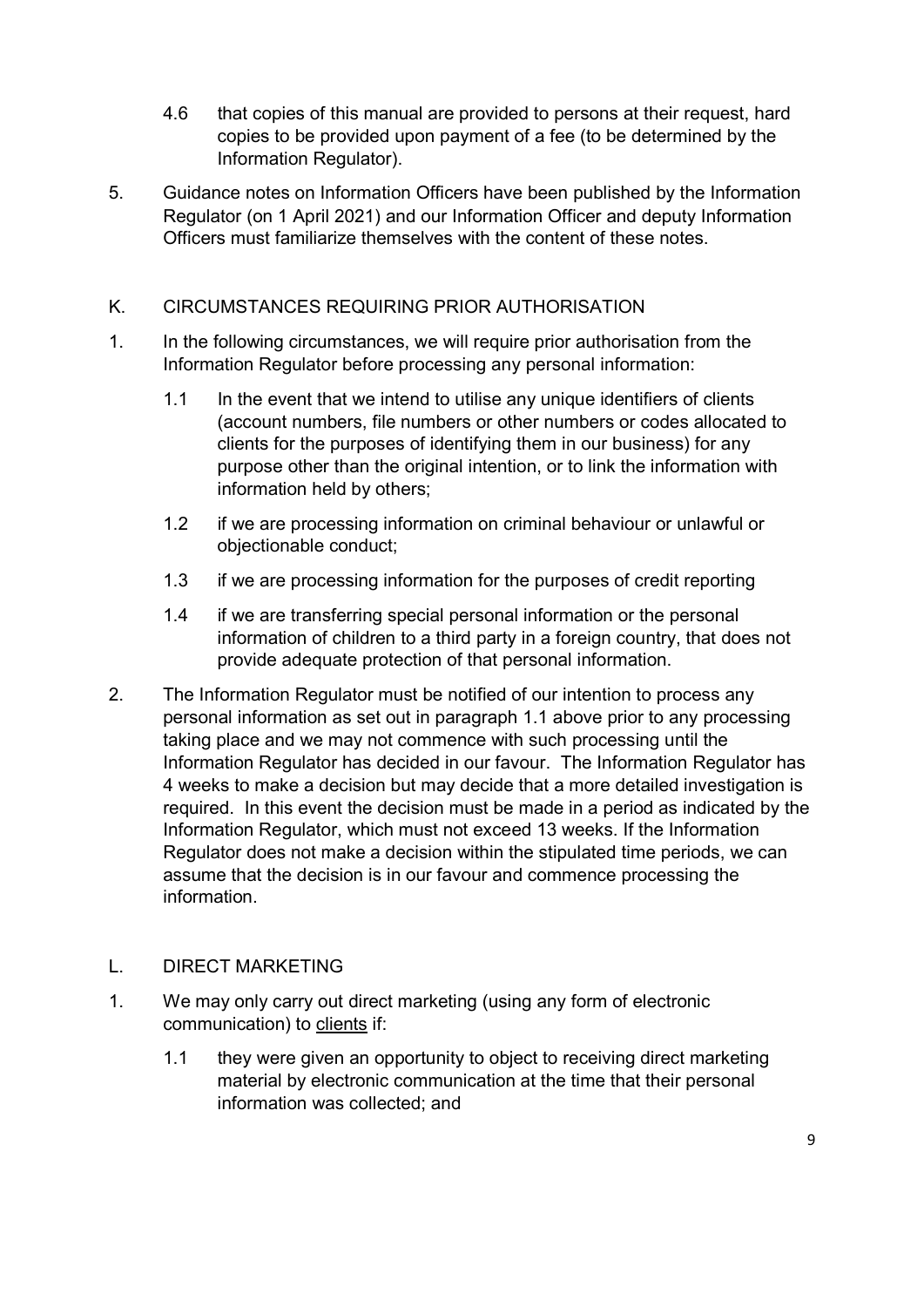- 1.2 they did not object then or at any time after receiving any such direct marketing communications from us.
- 2. We may only approach clients using their personal information, if we have obtained their personal information in the context of providing services associated with our estate agency business to them, and we may then only market estate agency services to them.
- 3. We may only carry out direct marketing (using any form of electronic communication) to other people if we have received their consent to do so.
- 4. We may approach a person to ask for their consent to receive direct marketing material only once, and we may not do so if they have previously refused their consent.
- 5. A request for consent to receive direct marketing must be made in the prescribed manner and form. The prescribed form of this request and consent is an annexure to this Compliance Manual, Form 5 referred to in Section O below.
- 6. All direct marketing communications must disclose our identity and contain an address or other contact details to which the client may send a request that the communications cease.

#### M. TRANSBORDER INFORMATION FLOWS

- 1. We may not transfer a client's personal information to a third party in a foreign country, unless:
	- 1.1 the client consents to this, or requests it; or
	- 1.2 such third party is subject to a law, binding corporate rules or a binding agreement which protects the personal information in a manner similar to POPI, and such third party is governed by similar rules which prohibit the onward transfer of the personal information to a third party in another country; or
	- 1.3 the transfer of the personal information is required for the performance of the contract between ourselves and the client; or
	- 1.4 the transfer is necessary for the conclusion or performance of a contract for the benefit of the client entered into between ourselves and the third party; or
	- 1.5 the transfer of the personal information is for the benefit of the client and it is not reasonably possible to obtain their consent and that if it were possible the client would be likely to give such consent.

#### N. OFFENCES AND PENALTIES